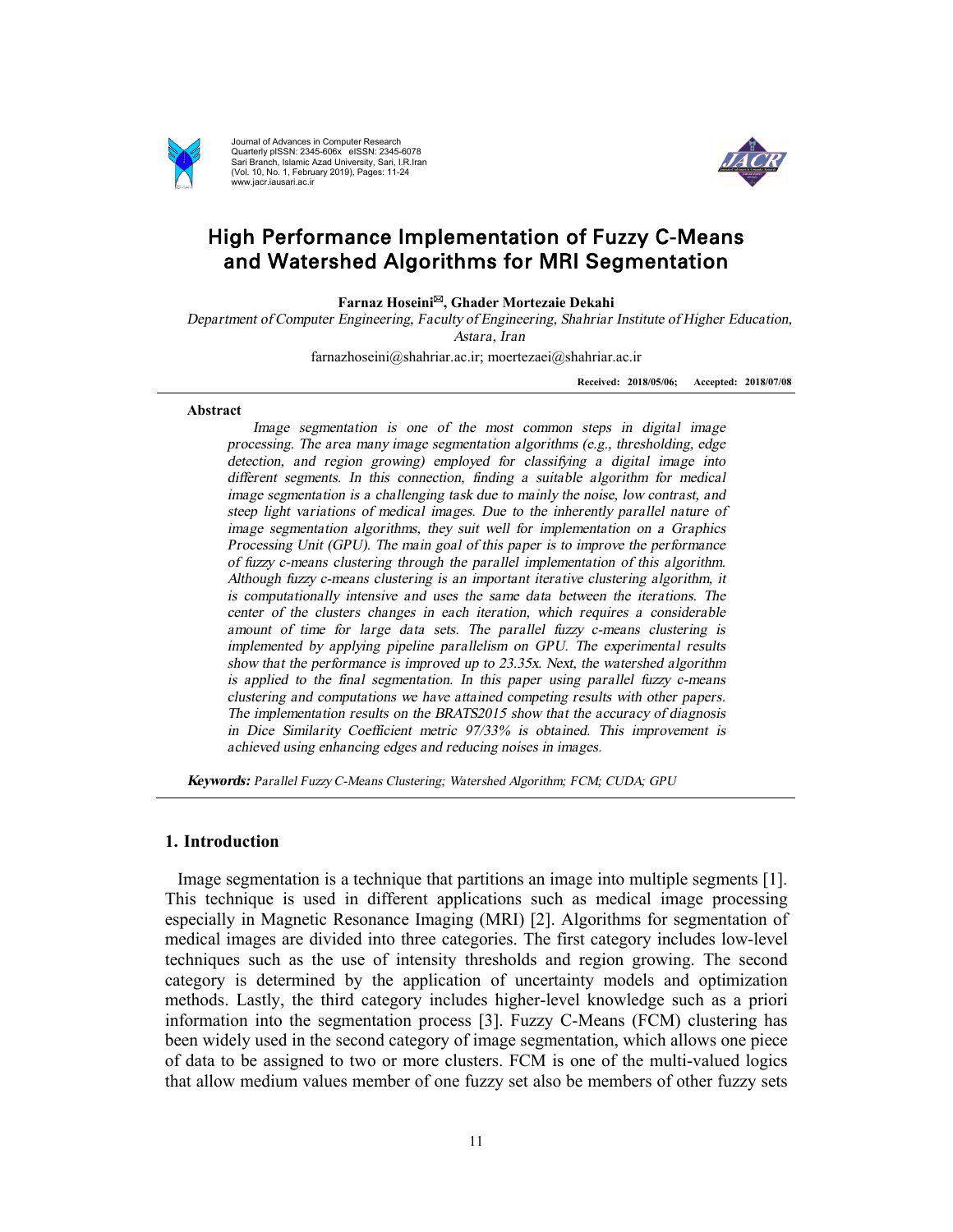in the same image [4]; however, FCM clustering should probably be a time-consuming process and also requires a considerable amount of memory to cluster large data. For example, for an MR image of size  $2000 \times 950$  pixels, FCM clustering takes 180.43705 seconds. The same data is used in FCM clustering between the iterations and it is a good candidate to be mapped to the parallel processors [5].

Most of the applications with a sequential algorithm can no longer rely on technology scaling to improve performance, while image-processing applications with high degree of parallelism are ideally excellent source for the multicore platforms. The major aim of parallel processing is not only improving the high performance of images but also giving a solution to reduce processing time and better utilization of resources [6]. Studies have shown that the bottleneck of limited processor speed affects the image processing algorithms in software implementation [7]. The recent opening of Graphics Processing Units (GPU) use NVIDIA CUDA application programming interface and offer a powerful platform with parallel calculation capabilities [8]. GPUs are Single Instruction Multiple Data (SIMD) devices that are considered inherently data-parallel [9]. Because of a high speed, programmability, low cost, and more inbuilt execution cores, GPUs are more popular than other image processing devices [10]. The Parallel Computing Toolbox (PCT) along with the Distributed Computing Server (DCS) is a commercial product offered by the Math Works Inc. The PCT provides functions for parallel for-loop execution, creation/manipulation of distributed arrays as well as message passing functions for implementing fine-grained parallel algorithms [11].

Since GPUs are mainly based on multicourse general-purpose processors and can provide a vast number of simple, data-parallel deeply multithreaded cores, and high memory bandwidths [12], we chose them as a suitable tool for parallelism. As an extended version of [13], the present work was conducted to improve the performance of FCM clustering by choosing parallel FCM as the objective function and combining it with the watershed algorithm (PFCM-WS). We have already used the combination of FCM clustering with a watershed algorithm for image segmentation especially for MR images in a cascade order form [14]. To have a more accurate segmentation in this paper, we used some useful pre-processing operation. FCM clustering is parallelized using Compute Unified Device Architecture (CUDA) technology on GPU platform [15- 16]. The experimental results show that the performance is improved up to 23.35x. Next, the extracted boundaries of clusters are used as input for the watershed algorithm. This algorithm finds boundaries between regions based on discontinuities in intensity levels. The results show the segmentation algorithm improves edges and reduces noises by an accuracy of 97/33%.

The rest of this paper is organized as follows. Background and related works are discussed in section 2; Background information involves explaining about FCM clustering, watershed algorithm and introduces GPUs. In Section 3, the methodology of this paper is presented. In Section 4, experimental results are shown. Finally, theconclusion is presented in Section 5.

# **2. Background and Related Works**

 Background information about the construction of FCM clustering and watershed algorithm, also a brief description of GPU is presented in this section.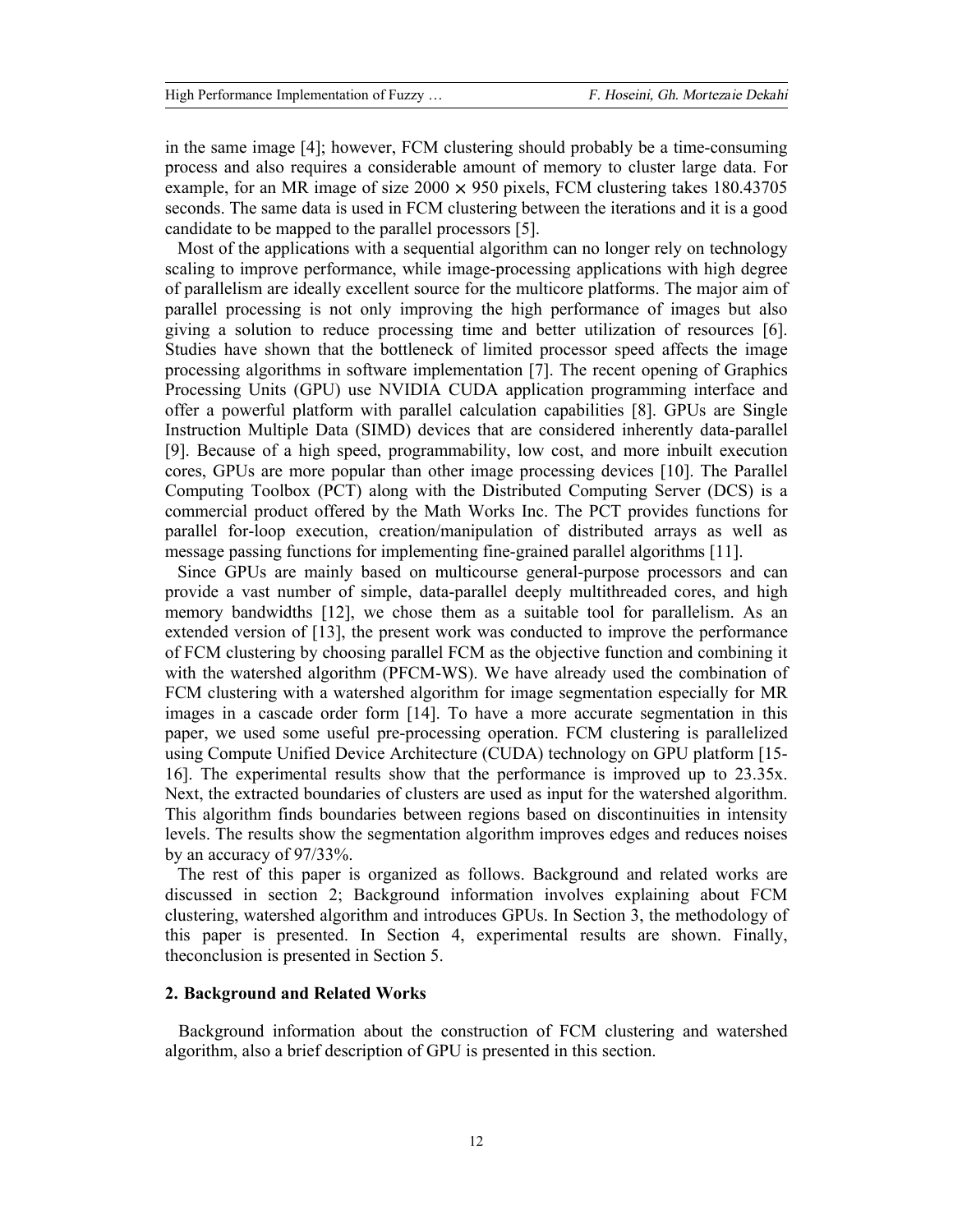# *2.1 Fuzzy C-Means Clustering*

 FCM is a method of clustering which allows one piece of data to belong to two or more clusters that frequently used in pattern recognition. It's improved by Bezdek in 1981[17]. This algorithm specifies the following steps:

**Step1)** Initialize the membership matrix (U) with random values that has constraints in Equation (1).

$$
\sum_{i=1}^{c} u_{ij} = 1, \forall j = 1,..., n
$$
 (1)

**Step2)** Fuzzy cluster centroids (ci) Calculates by using Equation (2).

$$
c_{i} = \frac{\sum_{j=1}^{n} u_{ij}^{m} x_{j}}{\sum_{j=1}^{n} u_{ij}^{m}}
$$
\n(2)

**Step3)** Compute dissimilarity between centroids and data points Calculate using Equation (3). Stop if either it is below a certain threshold value or its improvement over previous iteration.

$$
J(U, c_1, c_2, ..., c_c) = \sum_{i=1}^{c} J_i = \sum_{i=1}^{c} \sum_{j=1}^{n} u_{ij}^{m} d_{ij}^{2}
$$
\n(3)

**Step4)** Compute a new U using Equation (4) then go to Step 2.

$$
u_{ij} = \frac{1}{\sum_{k=1}^{c} \left(\frac{d_{ij}}{d_{kj}}\right)^{2/(m-1)}}
$$
(4)

### *2.2 Watershed Algorithm*

The concept of watershed algorithm was introduced in 1991 by Vincent and Soille [18]. In a landscape or topographic which is eroded by water, when a drop of water falling on it starts with their local minima. Dams are built at points where water coming from different basins. The immersion process is stopped, when water attains the highest altitude in the landscape. Finally, the landscape is divided into separated regions using dams, called watersheds [19]. This is a classical algorithm used for segmentation, which is for separating different objects in an image [20].

# *2.3 Graphics Processing Unit*

The past few years, microprocessor design has followed two separate paths: on the one hand, there were the multi-core multiprocessors (e.g. Intel Core i7 is a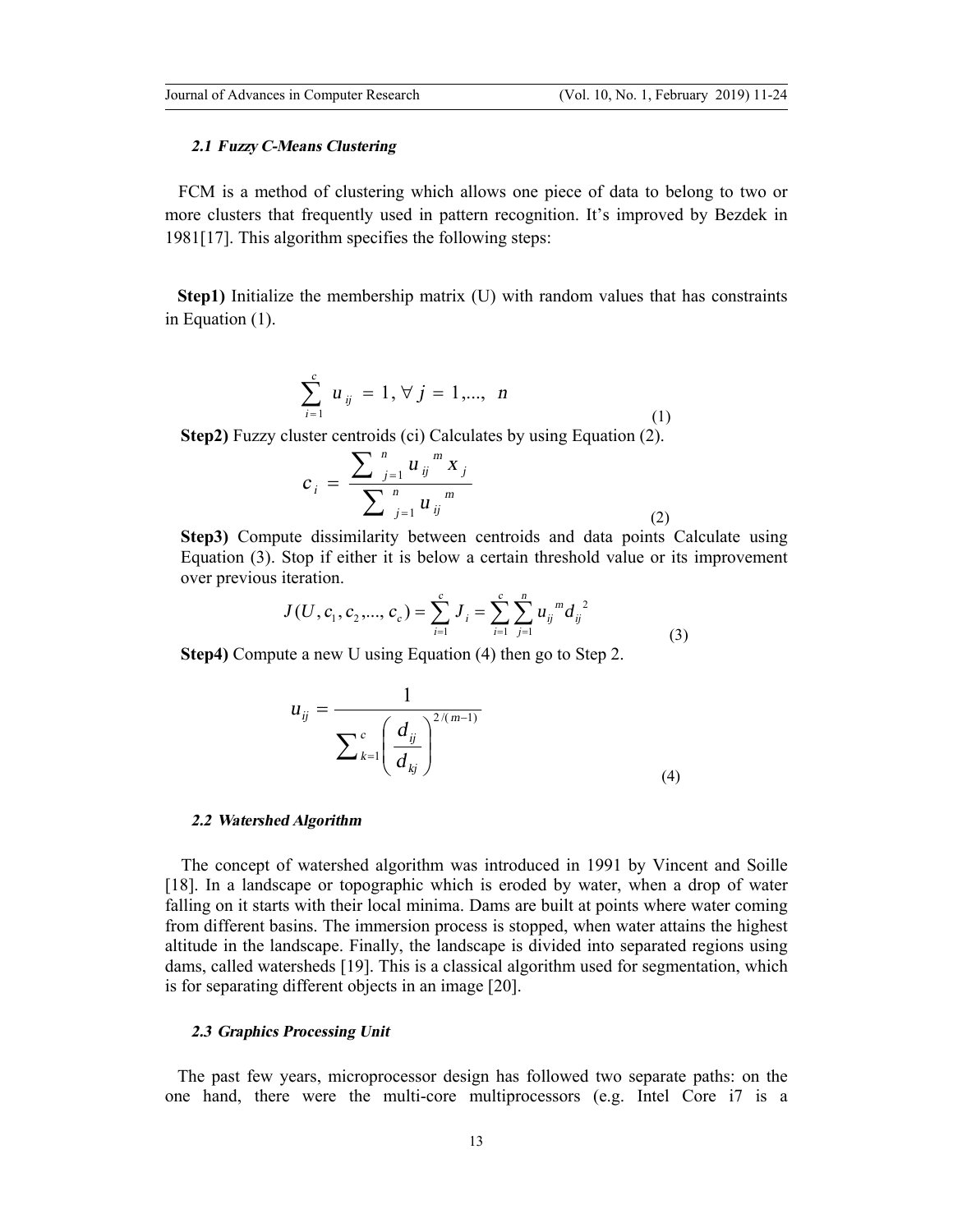microprocessor with four processing cores, each of them implementing a complete x86 instructions set), On the other hand, the many-core microprocessors (e.g. graphics processors) developed mainly by the video-card manufacturers [21]. The recent openings of GPU use NVIDIA CUDA API and offer a powerful platform with parallel calculation capabilities [22]. In February 2007, NVIDIA released the CUDA programming model to be used with their GPUs to make them available for general purpose application programming which is based on an extended ANSI C language and a runtime environment and allows the programmer to specify explicitly data parallel computation [23]. Modern GPUs are very efficient at retouching computer graphics and image processing. GPUs highly parallel structure makes them more effective than general-purpose CPUs for algorithms where processing of large blocks of data is done in parallel.

## *2.4 Related Works*

In this algorithm, each parameter has its own learning rate, and its scale is proportionally changed to the total squared history of the previous partial derivatives [10]. Therefore, the learning rate for parameters with a large partial derivative history is rapidly reduced, and the minimal reductions are experienced for parameters with a small minor derivative history. Totally, the algorithm finds better scrolling speeds when facing gentle slope directions. This algorithm possesses theoretical properties in the domain of convex cost functions. In practice, however, using this method in deep networks and dividing the learning rate on the aggregation of the entire partial derivative history, in some cases, the learning rate is reduced reaching the optimal point.

Pipeline parallelism and domain decomposition are two parallelization strategies employed by some researchers. A serial k-means algorithm (the hard c-means algorithm) consists of a group and objects in a data set into k cluster [24]. To obtain the acceptable computational speed of massive datasets, most researchers have tried to parallelize this algorithm [25- 28]. In order to solve the high computational cost, researchers have focused on parallelism of FCM clustering [29- 30]. FCM is very popular because it can be generalized much easier than the hard c-means clustering in many applications. In [31], an implementation of a parallel FCM cluster analysis was presented to optimize both aspects of cluster investigation: the number of clusters and the determination of clusters' centers. The clusters' centers were calculated by assigning the degrees of membership of records to clusters and the determination of clusters' centers optimized for a given dataset using the PBM index. The main contribution of this work was the integration of the cluster validation index in the optimization process, allowing the optimization of the overall parallel process. In [32], an efficient and scalable FCM clustering was introduced for processing input data based on graphics hardware. It gained speed in computational time and handled intermediate results within the GPU with reusability of shaded programs and minimizing the use of GPU resources. In [33], the parallel FCM algorithm for clustering large data sets was presented. The algorithm designed to run on parallel computers of the Single Program Multiple Data (SPMD) model type with the Message Passing Interface (MPI). A large data set from an insurance company was used for testing the algorithm, which demonstrated almost ideal speedups for larger data sets. In [34], a method using CUDA programming tools was proposed, which significantly speed up FCM computations with multiple cores built in a graphic card. In [35], an efficient method to cluster data points of all the images at once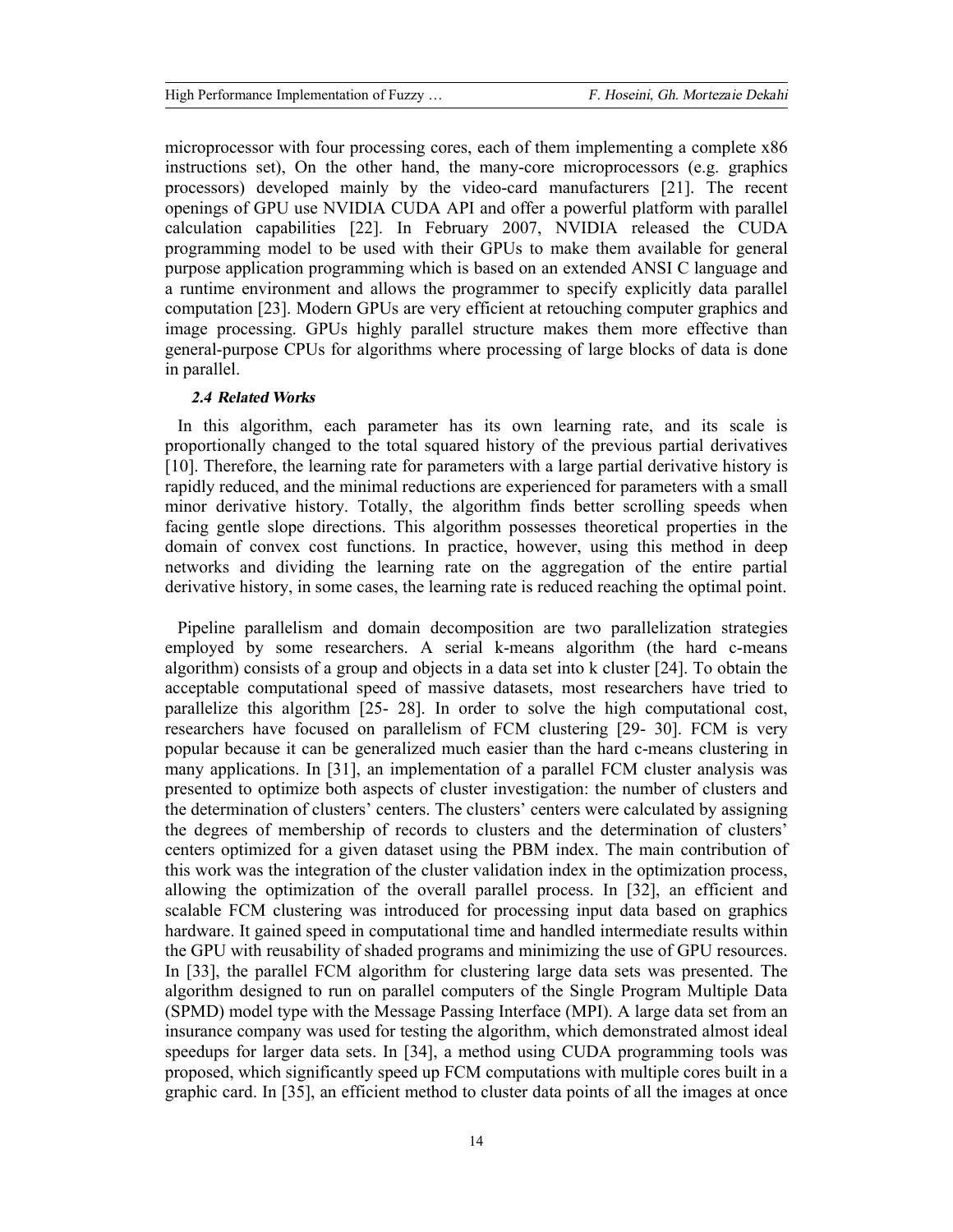is proposed using the gray level histogram in the FCM algorithm to minimize the time for segmentation and the space required. The results showed that the algorithm was almost twice as fast as the conventional FCM. In [36], to extract tumor region from MR brain image, cluster centroids were initialized through data analysis of tumor region, followed by applying reconstruction-based morphological for enhancing its performance for brain tumor extraction. The results show that simple FCM could not properly segments the region of interest, whereas enhanced algorithm effectively extracts the tumor region. In [37], a new algorithm transformation method was proposed, through which the original image was partitioned using FCM and then the controlled action of the edge indicator function was increased. The result of FCM segmentation was used to obtain the initial contour of the level set method. With the new edge indicator function, results of image segmentation show that the improved algorithm can exactly extract the corresponding region of interest. In [38] a parallel floating centroids method (PFCM) had been used to be a high performance neural network classifier. They proposed PFCM to speed up the FCM based, especially for a large data set.

 In [39], three different techniques were implemented to extend FCM clustering to very large data. It compared these techniques based on 1) sampling followed by noniterative extension; 2) incremental techniques that make one sequential pass through subsets of the data; and 3) kernelized versions of FCM that provide approximations based on sampling. Both loadable and very large datasets were used in this work to conduct the numerical experiments that facilitate comparisons based on time and space complexities as well as speed and quality of approximations. The results showed that random sampling plus extension FCM, bit-reduced FCM, and approximate kernel FCM are good choices to approximate FCM for very large data sets. In [40], a fuzzy level set algorithm was proposed to facilitate medical image segmentation. The algorithm was enhanced by locally regularized evolution since such improvement facilitates level set manipulation, which leads to a more robust segmentation. The performance of this algorithm was evaluated using MR brain Images. In [41], a novel FCM model was proposed based on the spatial similarity information. The proposed FCM was formulated by modifying the distance function to compensate the noise using both the non-local information and spatial structure similarity measurement. In [42], the improved version of FCM clustering and watershed algorithm was implemented. They proposed an effective method for the initial centroid selection based on histogram calculation in FCM clustering and proposed an atlas-based marker detection method for avoiding the over-segmentation problem in the watershed algorithm. The accuracies of these recent studies have had a lot of improvement over the conventional methods of the past, it is important to further improve the performance. The main limitation to these algorithms is time-consuming when they face with large amount of data. With regard to the considerable Cluster centroid updates of FCM clustering in most related works, reducing the time is crucial.

# **3. The Proposed PFCM-WS Algorithm**

The Parallel Fuzzy C-Means & Watershed (PFCM-WS) algorithm for MR images segmentation of brain consists of five main steps which are shown in Fig. 1. In the first step, the input image is converted to grayscale image; the second step is related to the image processing operations and preparation of the input image; in the third step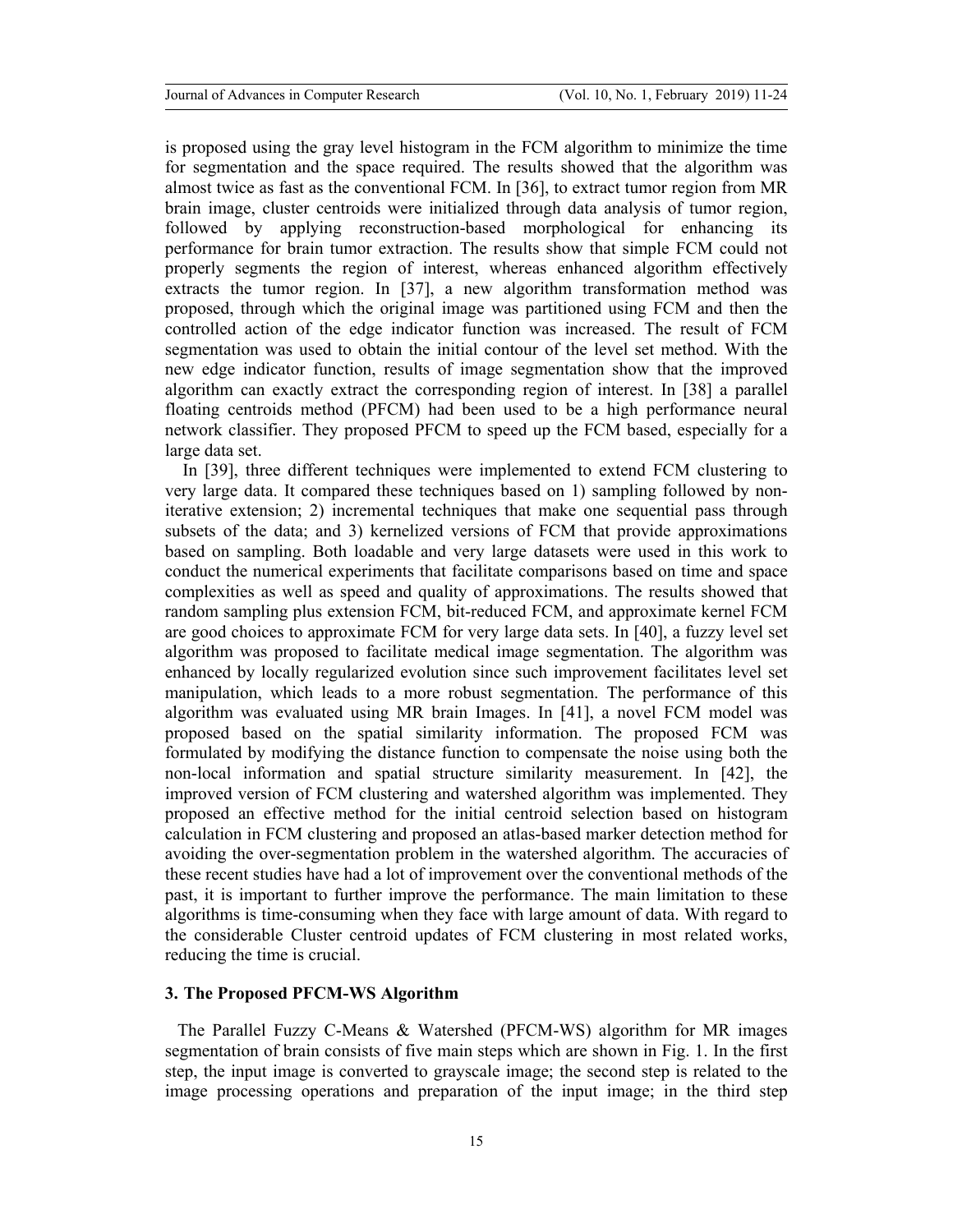derivation of image is calculated for detecting edges of images; in the fourth step parallel FCM clustering is used for classification; finally, in step sixth, the image segmentation is performed using the watershed function. These steps are explained as follows:



*Fig. 1. Blocks diagram of the PFCM-WS algorithm* 

 **Step 1) Grayscale image:** First, the color input images should be converted to grayscale. Color images have three layers: blue, red, and green but grayscale images have only one layer with different degrees of gray color.

**Step 2) The input image pre-processing:** In the second step, the N4ITK Bias correction was used for nonuniformity correction due to magnetic field changes. Also, Nyul's lighting normalization was used for intensity normalization throughout the image.

**Step 3) Calculate the derivation:** One of the conventional methods for detecting edges of grayscale images is the calculation of gradient, which is actually the detection of meaningful discontinuities of intensity values through the calculation of first and second derivation. At this step, derivation of the image is calculated and the square of elements is stored in a new variable, which is used in the next step.

**Step 4) Apply parallel FCM clustering:** In order to implement the algorithm on GPU, we need to decompose tasks in order to determine which parts of the program can be executed independently. Because of applying the centroids recalculation for many times, it can be a good candidate to isolate on the GPU. The pipeline is prepared for the computation before running the algorithm. The parallel FCM clustering is presented in the following six tasks:

**Task 1) Define data array:** Although data array is calculated just once in the algorithm, for the convenience, a kernel is defined on the GPU for this task and step 3 data's are assigned to the device-shared memory.

**Task 2) Specify distance and membership kernels:** In the previous task, a matrix (U) is built whose factors are numbers between 0 and 1. Now, the new cluster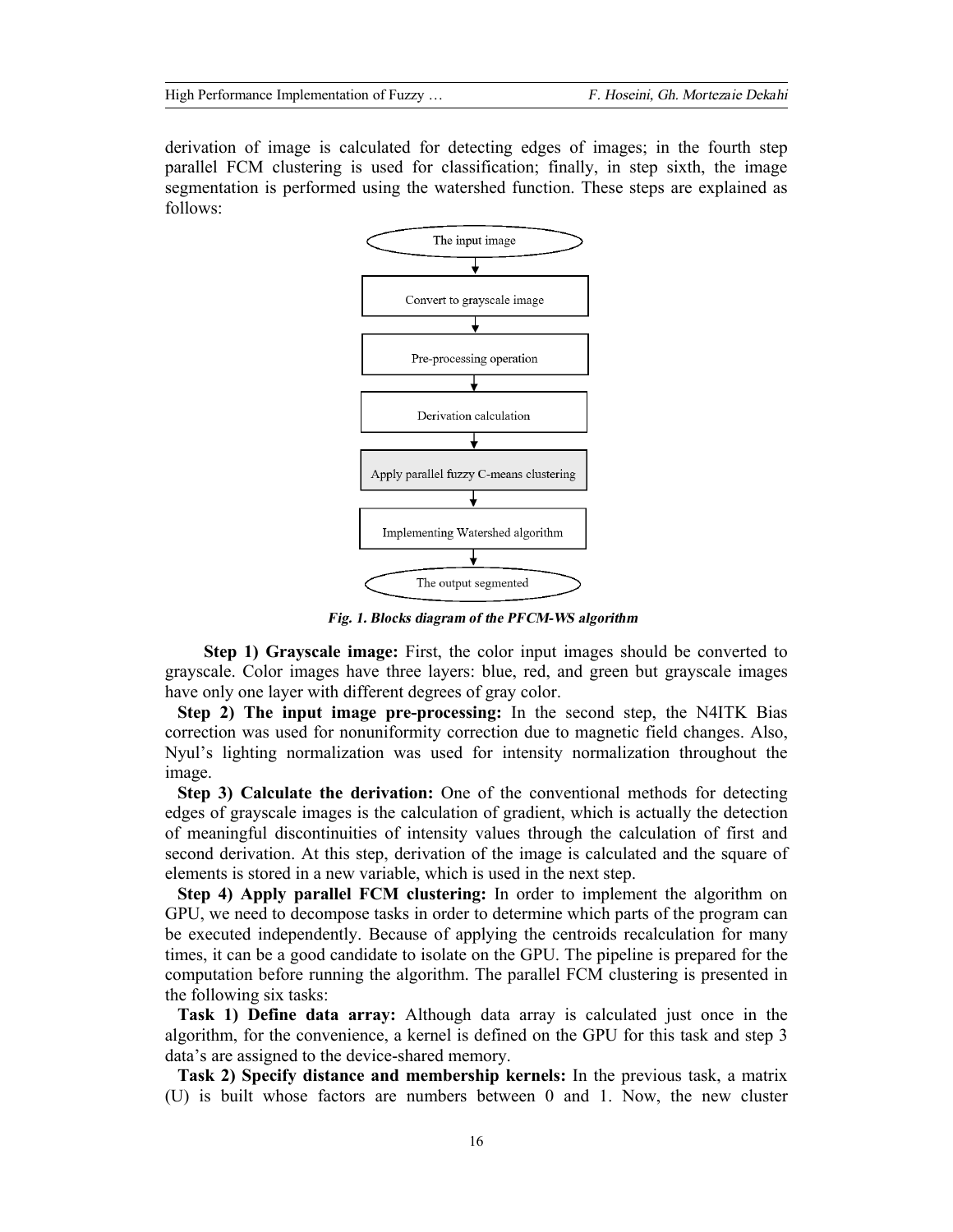membership matrix is calculated and the geometric center of its local data is computed. The components of the matrix U can be any value between 0 and 1, but the sum of the components of each column (i.e., the degree of membership) should equal 1.

**Task 3) Cluster centroid updates:** There are three main matrixes for the standard FCM clustering: the cluster centers, the memberships of each cluster, and the number of each member of iterations. In this task, the third matrix is overlooked, the cluster centers are specified, and then memberships of each cluster is calculated and stored in a thread matrix. The memberships are updated with the new values based on the distances of each observation to each of the cluster center. These results are copied into the host memory and then the cluster sizes are calculated and returned back to the device shared memory.

**Task 4) Aggregate and reduce cluster centers:** Before aggregation, centroid update calculation is completed to avoid loss of time in switching between kernels. The changed data are stored in a new matrix in the device-shared memory. The old data array is swapped with new data using their addresses.

**Task 5) Check the Stopping Condition:** The new cluster memberships are calculated and stored in a different matrix. This step is done to compute complete independence. Maximum difference for the current array and the previous array for all memberships is compared. If the termination criterion in Equation (5) is obtained, this iteration will stop, otherwise, would return back to Task 3 ( $\epsilon$  is a termination criterion between 0 and 1 and k are the iteration steps).

$$
\max\left\{ \left| U_{(K+1)} - U_{(K)} \right| \right\} \le \varepsilon \tag{5}
$$

**Task 6) Cluster centers (the results) are copied back to the CPU as output:** In the last task, the iteration cluster distance and memberships are computed. Finally, the cluster centers are copied back to the host memory as output and all arrays in the device-shared memory are freed. Since this task happens just once, the time is insignificant compared to the implementation of the iterative portion of the algorithm. The parallel FCM clustering analysis is shown in Fig.2. This part of the output is used as input for the final segmentation.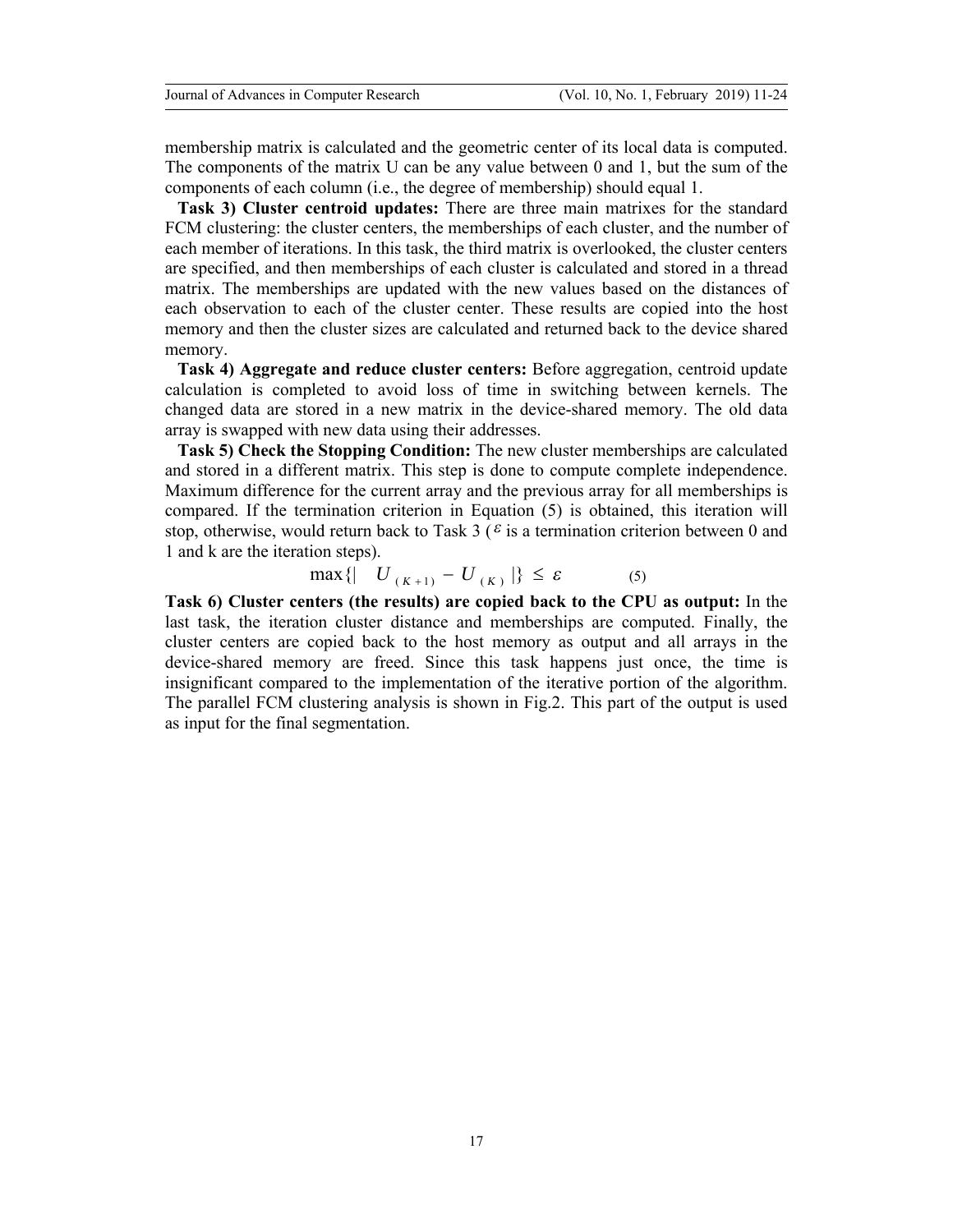

*Fig. 2. Blocks diagram of the PFCM-WS algorithm*

**Step 5) Implementing watershed algorithm:** Segmentation algorithms for grayscale images generally act based on either of two properties of intensity; i.e., discontinuity and similarity. The main goal of image segmentation is to divide it into several areas. We did it by finding the boundary between the areas based on discontinuities in the intensity levels. Linear space filtering is used to perform a neighboring process on classes determined in this step. Among the filters of linear spatial filtering, we applied Sobel filter and Replicate filter. To extract these characteristics in Sobel filter, first, the gradient magnitude is obtained followed by applying a  $3\times3$  vertical and horizontal gradient kernel to the image. Finally, the square root for determining the boundary of clusters is calculated. Considering the boundary of clusters as input for the watershed algorithm, this algorithm is applied to the images for the final segmentation. In the twodimensional images, the number of areas is eight (by default); thus, we selected the same number for the proposed algorithm. In addition, Sobel linear spatial filter with replicate method was chosen to expand an image size.

# **4. Experimental Results**

In this section, evaluation of the PFCM-WS algorithm is presented.

## *4.1 Datasets and Evaluation Criteria*

This study was conducted with the objective of improving the segmentation of medical images. To achieve the best program, testing of the program was performed on different images of 7-Tesla MR images of the brain. MR images were extracted from the BRATS2015 Challenge dataset [44], which includes 230 brain images. There are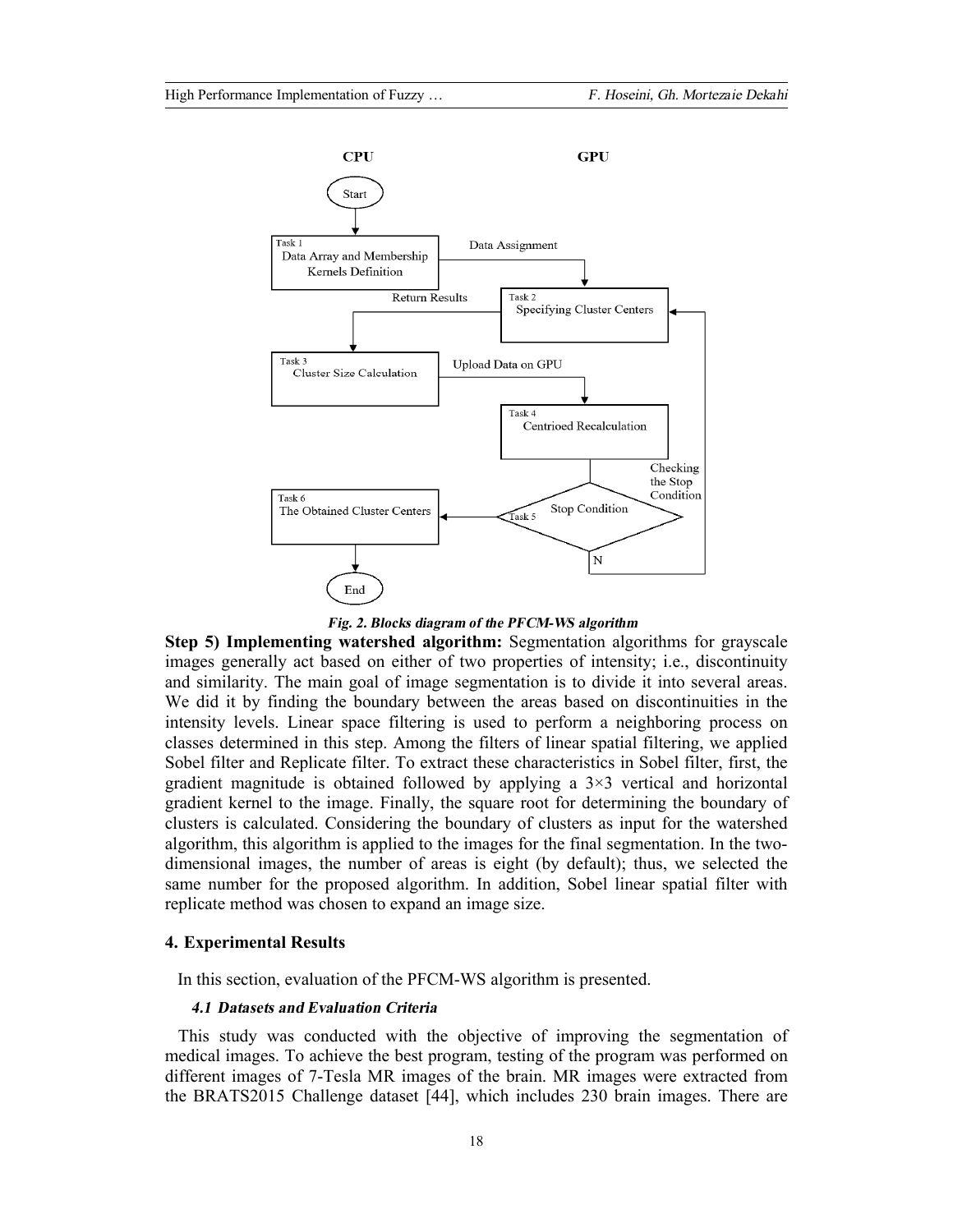two binary maps, one obtained by the model (P), and the other by the consensus of experts (T) available in the dataset. Therefore, the Dice similarity coefficient metric is calculated according to Equation (6) using the model output. In other words, this metric is the ratio of the overlapping region to the average region specified by the model and the expert. In the Dice Similarity Coefficient metric, P and T represent the model predictions and ground truth labels, respectively.

$$
Dice(P, T) = \frac{|P \wedge T|}{(|P| + |T|)/2}
$$
 (6)

### *4.2 Platform and Results*

The experimental process was carried out using a NVIDIA GeForce series GeForce GTX 1080 Ti. In CUDA, programs are known as kernels, which they have a SIMD programming model [10]. The kernels were run on a grid, that is an array of blocks; and each block is an array of threads. Pipeline pattern which is shown in Fig.3 used in this paper (Task 3) that one of the standard parallel communication patterns in MATLAB [43]. In pipelining, each PID (the program identity) receives data, processes it, and then sends it to another PID.



*Fig. 3. Pipeline parallel communication patterns*

First, we imported our inputs to GPU memory and then using CUDA kernel we executed our calculations (specify cluster centers and recalculate them) on the GPU. We executed the PFCM-WS algorithm on CPU and GPU many times and measured the smallest execution time. To compare the performance of the algorithm in both serial and parallel implementation, the number of threads is 512 in all implementation. Due to the size of images (numbers of pixels on the axis  $X$  of the input image); block numbers were calculated for all sizes of input images and all algorithm runs. For example, for images of size  $1024 \times 700$  pixels, the number of pixels on the axis X of the image matrix is divided into threads size and the number of blocks is equal to 2 (1024/512). When a large size of images exists, it does not have any effect on our device-shared memory usage, because we just increase the number of blocks and keep the device shared memory allocations in a thread. The runtimes of our GPU and CPU implementations were compared for datasets with different size images; the speedup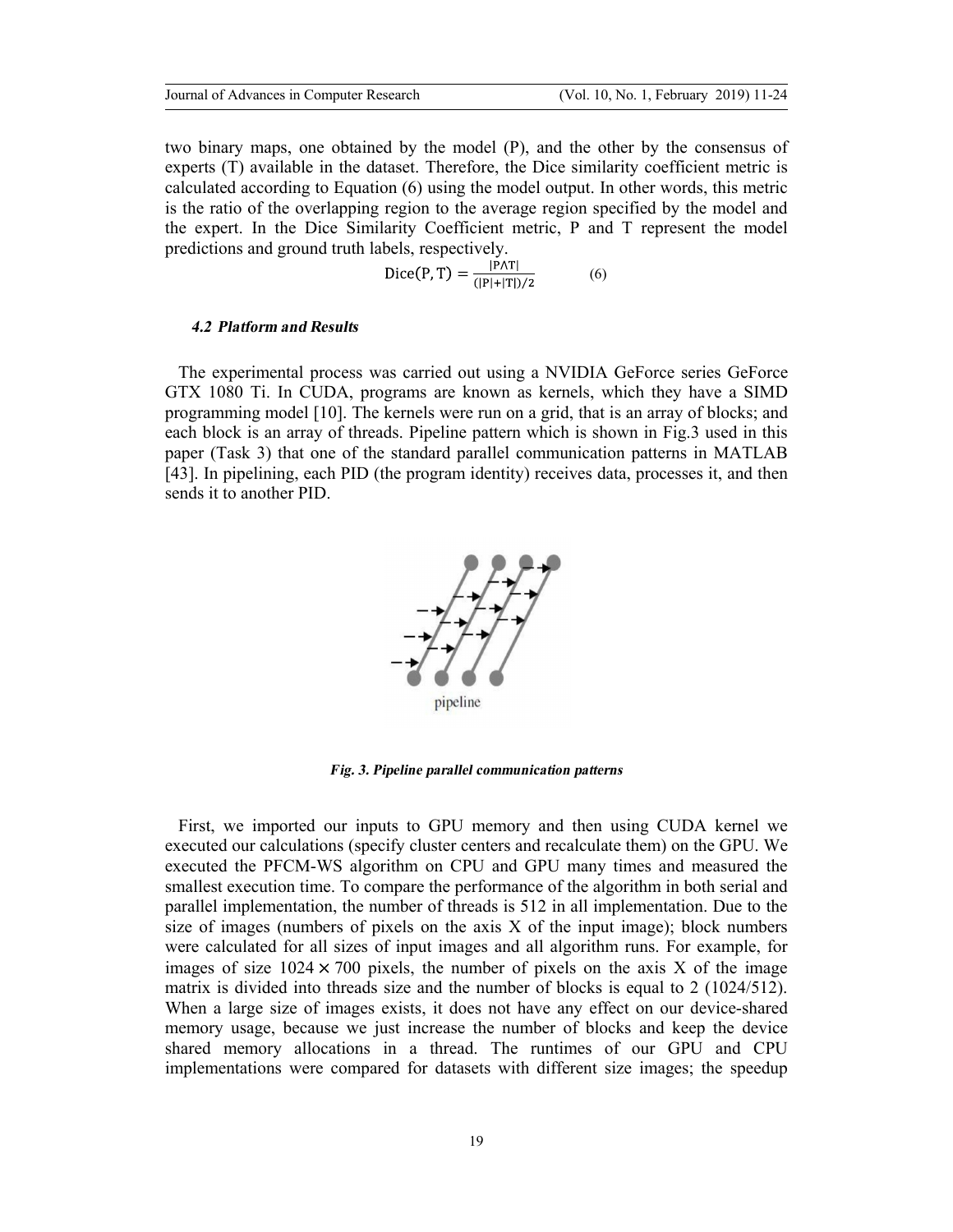results are shown in Fig.4. By applying a GPU-based implementation, we reduced the CPU implementation and obtained a speedup of the system up to 23.35x times.



*Fig. 4. Results of speedup obtained from executed the PFCM-WS algorithm on different MR images* 

Changes in the parameters (fuzzy clusters, the neighborhood in the watershed algorithm, filter types, and filter methods) can result in the subsequent changes in output results. In other word, changes in filters type and the ways that they are employed may affect the percentage of correct detection in our calculation. There are 612 evaluation modes for all states. In this paper, to improve the image segmentation, we used Sobel filter and applied replicate filter method. Table 1 presents one of tasted MR images outputs of the segmentation steps by definition.

|  |  |  |  | Table 1: Results of the PFCM-WS algorithm steps on one tasted MR images |  |  |
|--|--|--|--|-------------------------------------------------------------------------|--|--|
|--|--|--|--|-------------------------------------------------------------------------|--|--|

| The input image | The grayscale<br>image result | The output image<br>from parallel fuzzy<br>c-means clustering | The gradient<br>magnitude<br>(gradma) | The output<br>segmented image |
|-----------------|-------------------------------|---------------------------------------------------------------|---------------------------------------|-------------------------------|
|                 | (Step 1)                      | (Step 4)                                                      | (Step 5)                              |                               |
|                 |                               |                                                               |                                       |                               |

 After testing the program on 148 different sizes of MR images of the brain and calculating the average results, the accuracy of correct diagnosis was obtained as 97/33%, which is acceptable compared to those proposed in other similar papers. In Table2, a few examples of the segmentation results and percentage of correct and incorrect diagnoses of classification are presented.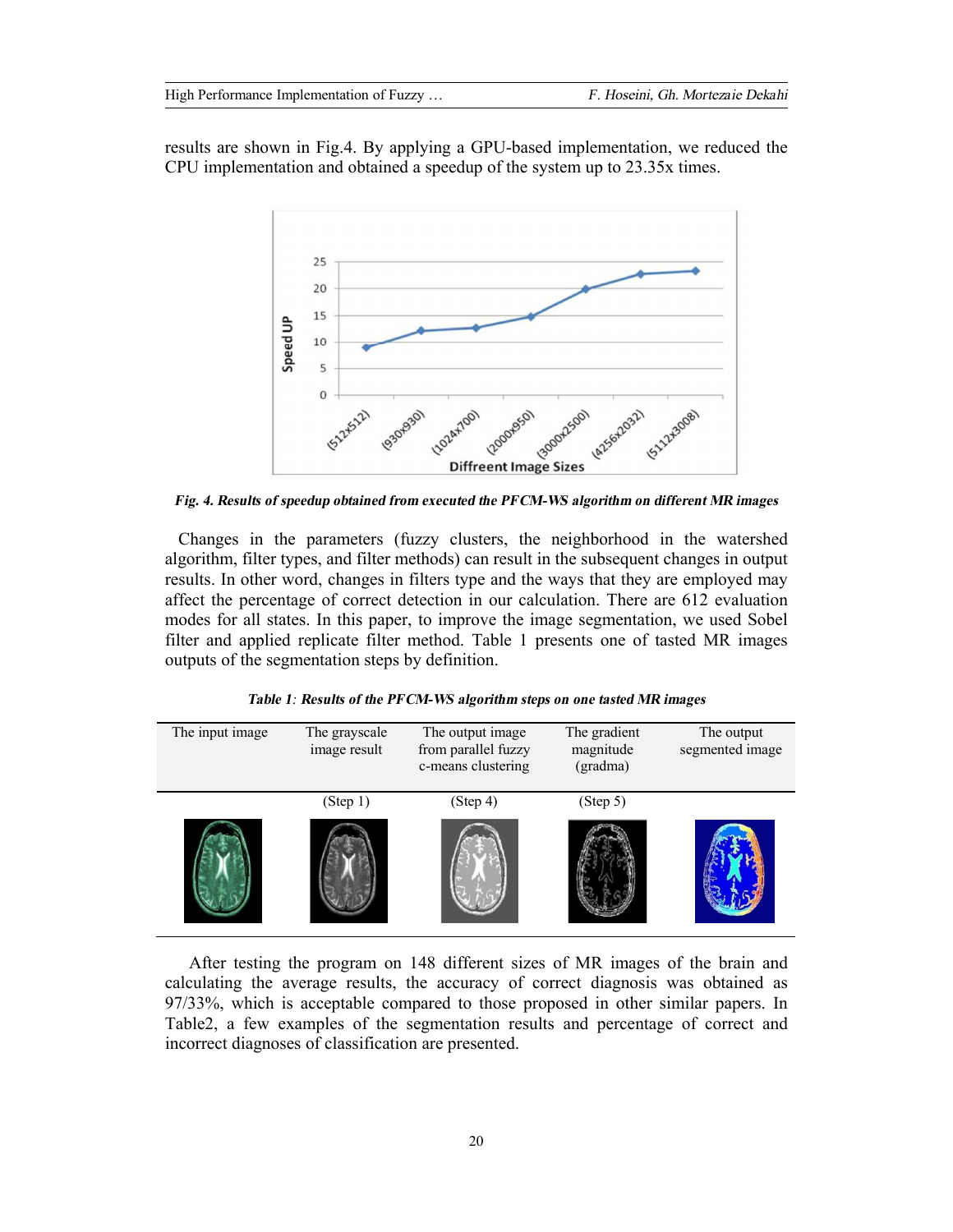|                  | <b>Image Segmentation Results</b> |                     |            |  |  |
|------------------|-----------------------------------|---------------------|------------|--|--|
| Test Images [44] | Results of The                    | The Results For     |            |  |  |
|                  | <b>FCM-WS</b>                     | Accuracy of Correct |            |  |  |
|                  | Algorithm                         | Diagnosis (%)       |            |  |  |
|                  |                                   | Percentage          | Percentage |  |  |
|                  |                                   | of pixels           | of pixels  |  |  |
|                  |                                   | that are            | that are   |  |  |
|                  |                                   | Classified          | Classified |  |  |
|                  |                                   | correctly           | incorrect  |  |  |
|                  |                                   | 99.1616             | 0.8384     |  |  |
|                  |                                   | 95.8013             | 4.1987     |  |  |
|                  |                                   | 98.2852             | 1.7148     |  |  |
|                  |                                   | 97.7719             | 2.2281     |  |  |

# *Table 2: Some examples for comparing the results of the PFCM-WS algorithm with those of the proposed segmentation algorithm*

Table 3 presents diagnosis rate using the proposed PFCM-WS algorithm compared to some related works. As the last row of the table shows, the accuracy of the PFCM-WS algorithm is more than other previous techniques.

| Table 3: The comparison of the measured accuracy of the PFCM-WS algorithm with some related |  |  |  |  |  |
|---------------------------------------------------------------------------------------------|--|--|--|--|--|
| works for MRI segmentation                                                                  |  |  |  |  |  |

| Test Image<br>[44] | Reference | Detection methods                            | Segmentation<br>Accuracy<br>$(\%)$ |
|--------------------|-----------|----------------------------------------------|------------------------------------|
|                    | [39]      | Modified Version of Fuzzy C-Means Clustering | 87.07                              |
|                    | [40]      | Modified Adaptive Fuzzy C-Means Clustering   | 64.00                              |
|                    | [41]      | A Novel Fuzzy C-Means Clustering             | 93.19                              |
|                    | [42]      | Improved Version of Fuzzy C-Means Clustering | 88.91                              |
|                    | #         | The Proposed PFCM-WS Algorithm               | 98.28                              |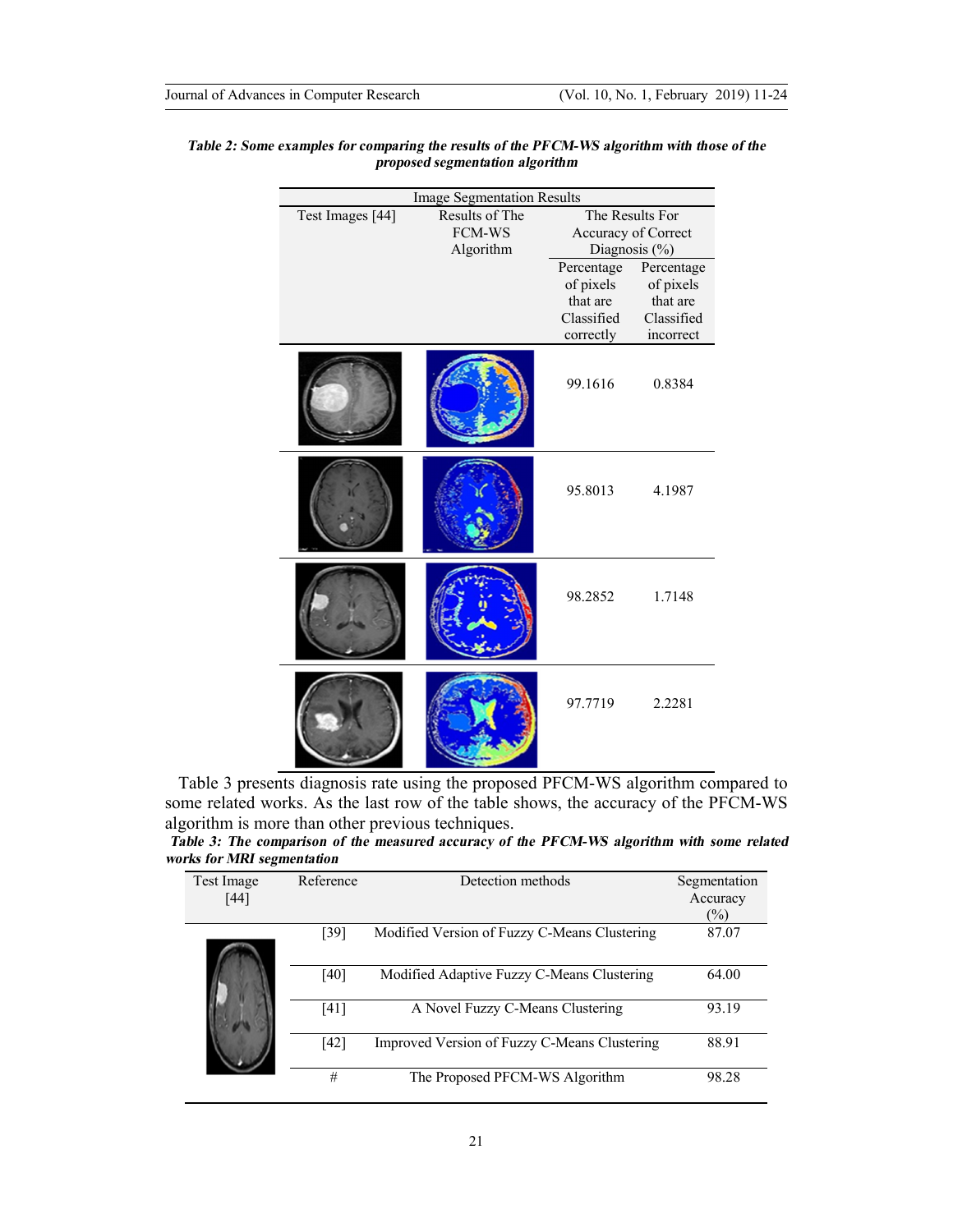# **5. Conclusion**

In this paper, a segmentation algorithm using parallel FCM clustering and watershed algorithm is proposed (PFCM-WS). We observed that the CPU implementation increased by increasing the image size in traditional FCM clustering. It was deduced that the processing time required for implementing the parallel FCM clustering using CUDA programming tools is drastically reduced with the GPU. In addition, processing speedup grows with increasing the image size. Through a GPU-based implementation, we reduced the CPU implementation and obtained a speedup of the system up to 23.35x times. Although a watershed algorithm is able to make all parts of the medical images autonomously, it causes too much segmentation and is also sensitive to false edges. In this paper, by applying parallel FCM clustering before applying watershed markers, the problem of too much segmentation was solved and accuracy rate of 97/33% for the correct segmentation of the images was obtained. According to the obtained percentage, it is observed that the PFCM-WS algorithm is a proper method for segmentation of MR images of the brain and also has a high diagnostic accuracy. For user-friendly processing interfaces, it is desired to develop them with less effort. Because of the limited memory space and the number of parallel GPUs, the use of higher-volume data is difficult to handle. With the advancement of GPUs and the use of libraries that distribute processing across multiple GPUs and multiple machines, this problem can be addressed. In the near future, we look forward to seeing improvements in the programmability and generality of future GPU architectures. The decreased computation time can be immediately attributed to the parallel environment.

### **References**

- [1] Yambal M, Gupta H (2013) Image segmentation using fuzzy C means clustering: a survey. International Journal of Advanced Research in Computer and Communication Engineering 2(7): 2927-2929.
- [2] Alanazi HO, Abdullah AH, Qureshi KN (2017) A Critical Review for Developing Accurate and Dynamic Predictive Models Using Machine Learning Methods in Medicine and Health Care. Journal of medical systems 41(4): 69.
- [3] Huang X, Tsechpenakis G (2009) Medical image segmentation. Information Discovery on Electronic Health Records 10, pp 251-289.
- [4] Gambhir S, Malik SK, Kumar Y (2016) Role of Soft Computing Approaches in HealthCare Domain: A Mini Review. Journal of medical systems 40(12): 287.
- [5] Jose A, Ravi S, Sambath M (2014) Brain tumor segmentation using k-means clustering and fuzzy cmeans algorithms and its area calculation. International Journal of Innovative Research in Computer and Communication Engineering, 2(3): 3496-3501.
- [6] Harris C (2004) Using programmable graphics hardware to implement the fuzzy c-means algorithm. Honours Dissertation, The University of Western Australia.
- [7] Wang L, Ma Y, Zomaya AY, Ranjan R, Chen D (2015) A parallel file system with application-aware data layout policies for massive remote sensing image processing in digital earth. IEEE Transactions on Parallel and Distributed Systems 26(6): 1497-1508.
- [8] Kruliš M, Lokoč J, Skopal T (2016) Efficient extraction of clustering-based feature signatures using GPU architectures. Multimedia Tools and Applications, 75(13): 8071-8103.
- [9] Garcia V, Debreuve E, Barlaud M (2008) Fast k nearest neighbor search using GPU. IEEE Computer Society Conference on Computer Vision and Pattern Recognition Workshops, pp1-6.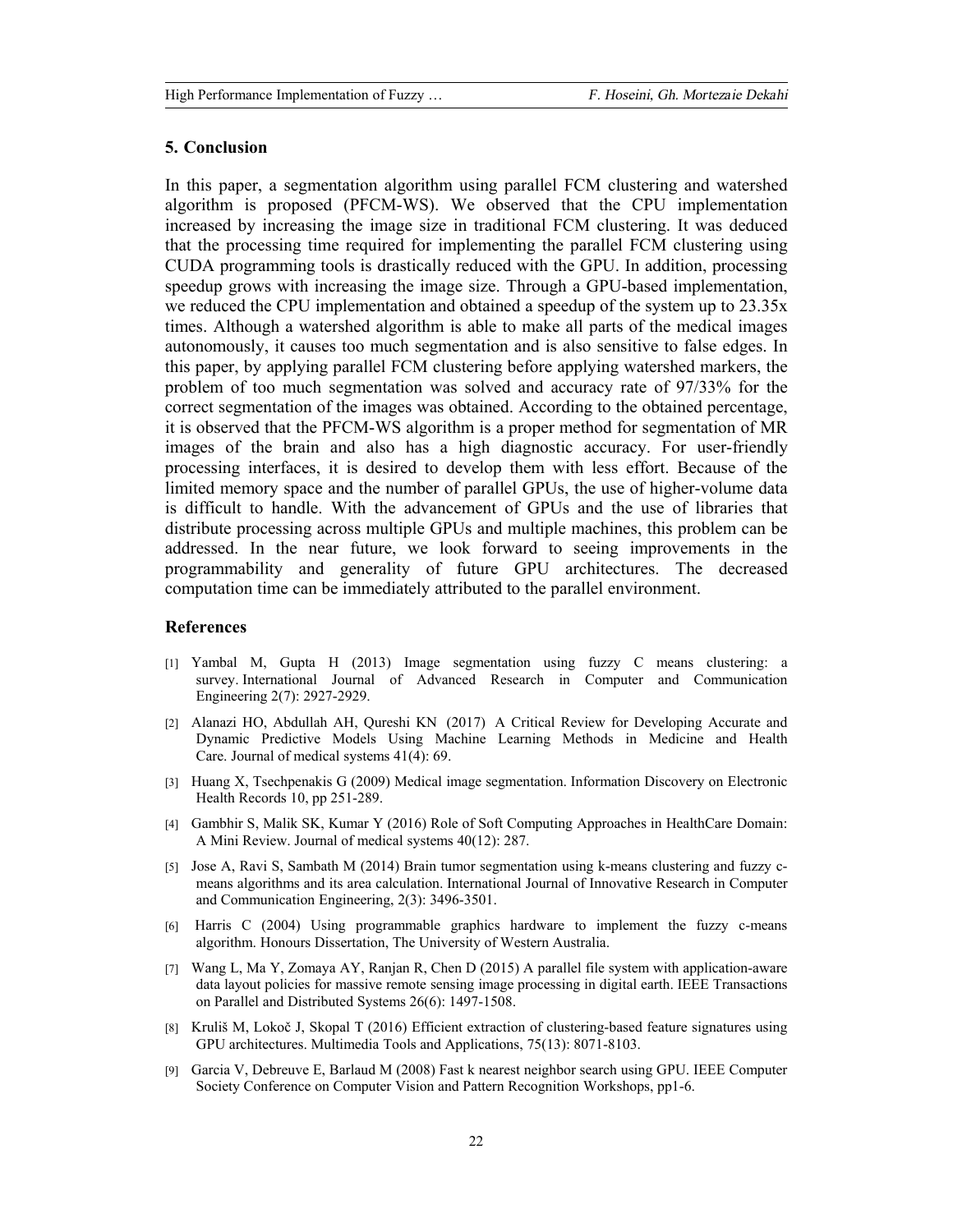- [10] Park SI, Ponce SP, Huang J, Cao Y, Quek F (2008) Low-cost, high-speed computer vision using NVIDIA's CUDA architecture. 37th IEEE Applied Imagery Pattern Recognition Workshop, pp 1-7.
- [11] Di Salvo R, Pino C (2011) Image and video processing on CUDA: state of the art and future directions. 13th WSEAS international conference on Mathematical and computational methods in science and engineering, pp 60-66.
- [12] Cheikh TLB, Beltrame G, Nicolescu G, Cheriet F, Tahar S (2012) Parallelization strategies of the canny edge detector for multi-core CPUs and many-core GPUs. IEEE 10th International Conference on New Circuits and Systems , pp 49-52,
- [13] Hoseini F, Shahbahrami A (2016) An efficient implementation of Fuzzy C-Means and watershed algorithms for MRI segmentation. In 8th International Symposium on Telecommunications (IST) IEEE, pp 178-184.
- [14] Hoseini F, Haghipour S, DaeiSorkhabi A, (2014). Improvement of segmentation on MRI images using fuzzy clustering C-means and watershed marker control algorithm. Indian journal of Scientific Research 4(3): 447-451.
- [15] Stratton JA, Stone SS, Wen-mei, WH. (2008) MCUDA: An Efficient Implementation of CUDA Kernels for Multi-core CPUs. In Languages and Compilers for Parallel Computing, Springer Berlin Heidelberg 208, pp16-30.
- [16] Masoumi H, Behrad A, Pourmina MA, Roosta A (2012) Automatic liver segmentation in MRI images using an iterative watershed algorithm and artificial neural network. Biomedical Signal Processing and Control 7(5): 429-437.
- [17] Bezdek JC, Ehrlich R, Full W (1984) FCM: The fuzzy c-means clustering algorithm. Computers & Geosciences, 10(2-3):191-203.
- [18] Vincent L, Soille P (1991) Watersheds in digital spaces: an efficient algorithm based on immersion simulations. IEEE Transactions on Pattern Analysis & Machine Intelligence 6, pp 583-598.
- [19] Jiang S. Parallelization of Image Segmentation Algorithms. University of Florida.
- [20] Zhang X, Jia F, Luo S, Liu G, Hu, Q (2014) A marker-based watershed method for X-ray image segmentation. Computer methods and programs in biomedicine 113(3): 894-903.
- [21] Vajda S, Santosh KC (2016) A Fast k-Nearest Neighbor Classifier Using Unsupervised Clustering. In International Conference on Recent Trends in Image Processing and Pattern Recognition Springer pp 185-193.
- [22] Krishnamurthy A, Samsi S, Gadepally V (2014). Parallel MATLAB Techniques. Image Processing Book.
- [23] Krishnamurthy A, Nehrbass J, Chaves JC, Samsi S (2007) Survey of parallel MATLAB techniques and applications to signal and image processing. IEEE International Conference on Acoustics, Speech and Signal Processing 4, pp IV-1181.
- [24] MacQueen J. (1967) Some methods for classification and analysis of multivariate observations. In Proceedings of the fifth Berkeley symposium on mathematical statistics and probability 1(14): pp 281-297.
- [25] Kerdprasop K, Kerdprasop N (2010) Parallelization of k-means clustering on multi-core processors. In Proceedings of the 10th WSEAS international conference on Applied computer science 10, pp 472-477.
- [26] Shalom SA, Dash M, Tue M (2008) Efficient k-means clustering using accelerated graphics processors. In International Conference on Data Warehousing and Knowledge Discovery, pp 166- 175.
- [27] Ahmed MF (2014) Parallel Implementation of K-Means on Multi-Core Processors. Computer Science & Telecommunications, 41(1):53-61.
- [28] Hong-Tao B, Li-li H, Dan-tong O, Zhan-shan L, He L (2009) K-means on commodity GPUs with CUDA. Congress on Computer Science and Information Engineering 3, pp 651-655.